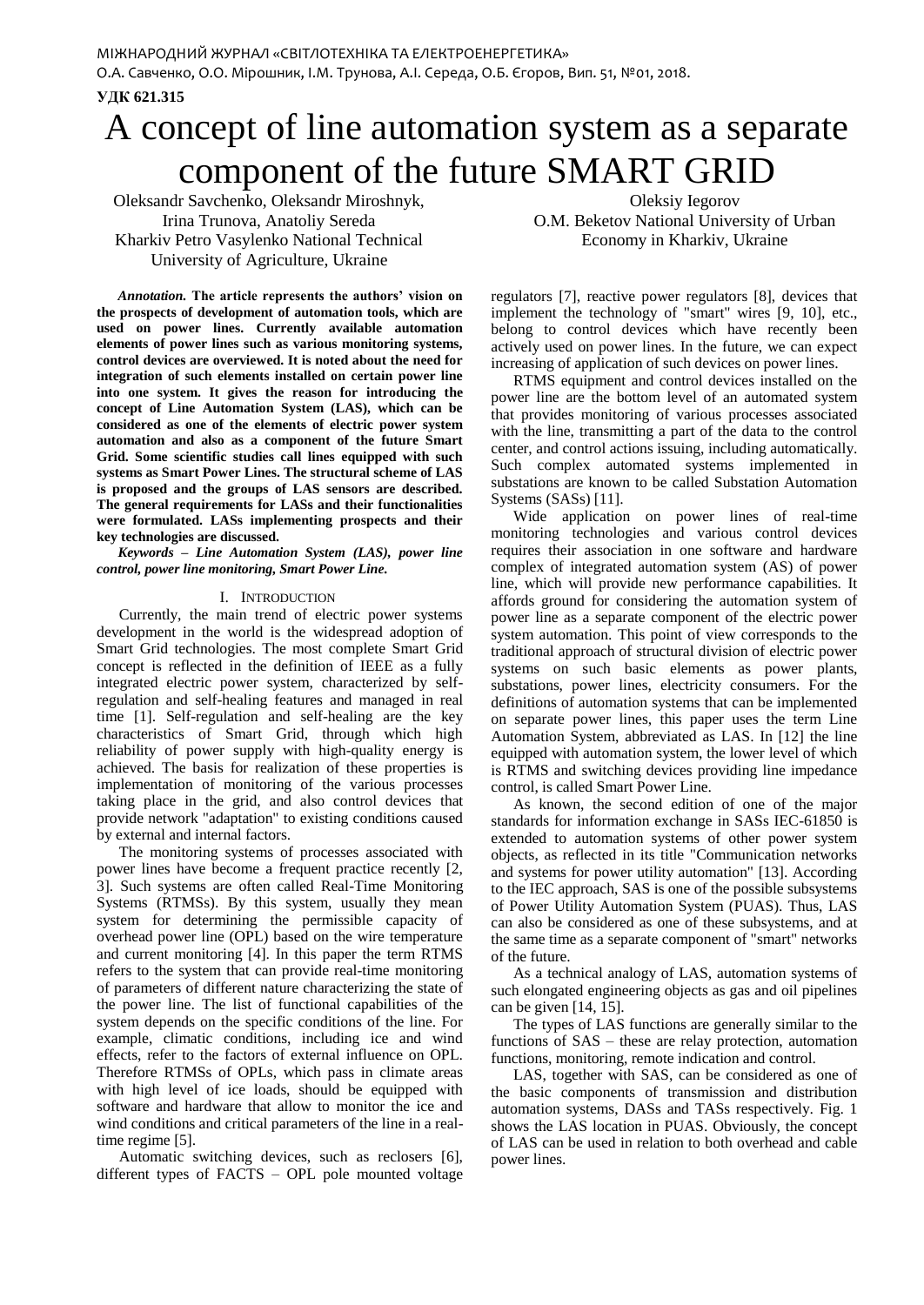

Figure 1 – LAS as a part of PUAS

The second section of the paper deals with LAS as one of the elements of Transmission or Distribution SCADA (T(D) SCADA)), it describes a general characteristic of LAS sensors through the example of OPL. The third section of the paper formulates basic requirements for LAS construction, their functionality, and presents the positive results from its implementation. The fourth section is devoted to forecasting the prospects for LAS implementation on power lines. The conclusion is presented in the fifth section of the article.

## ІІ. LAS in T(D) SCADA

The transmission and distribution processes of electric energy are quite complex. They are described with a large number of variables. To control these processes multilevel hierarchical systems which are characterized by the ability of orientation on several targets and can solve conflicts between the elements that make decisions through the intervention of an element of a higher level are used [17]. Taking into account basic properties of Smart Grid, such as self-regulation and self-healing, this system should be at least automated, and eventually most of its functions will be automatic. Fig. 2 shows T(D) SCADA which included LAS.

In general case, elements of OPL and the equipment which is installed on it are LAS monitoring and controlling objects.

The first level of T (D) SCADA is a local level formed with sublevels, that correspond to AS levels of power grid individual objects – power lines, substations and other facilities (for example distribution points). In Fig. 2 the names of AS levels of individual objects of electrical network and data buses correspond to those accepted in the standard IEC-61850 terminology.

At LAS process level various control devices and RTMS sensors are installed. They can be placed in

specific monitoring and control points on the line – MCP1 ... MCPi or implemented on a basis of distributed monitoring technology [18].

RTMS sensors are divided into two groups:

1. Environmental sensors. Since environmental factors (which have natural and artificial character) impact OPL, its monitoring, primarily in order to predict development of the situation and take the necessary measures to prevent failures of the line, is one of the features performed by sensors of this group even today. Some measures can be introduced immediately, automatically, which corresponds to the notion of OPL self-regulation or "adaptation". For example, OPLs which are placed in climatic areas with high level of ice loads in case of prediction of the possibility of ice sediments on wires based on data received from meteorological sensors (factor of natural origin) may automatically transfer into anti-ice regime through some switching [12, 19, 20]. The rest of the measures can be introduced with operational personnel actions, with some time lag. In this case RTMS sensors act as an OPL inspection tool. For example, in [21] there is prediction of the development of technologies which provide the possibility of monitoring on critical approach of vegetation (factor of natural origin), building constructions (artificial factor) to the elements of the line. Here, RTMS sensors act as an inspection tool which lets to introduce the necessary measures in manual mode for preventing OPL failure. On the other hand, OPL impact the environment. Therefore, another feature that can provide sensors of this group is to monitor the impact on the environment. For example, it is possible to monitor the electromagnetic influences near the line, acoustic noise and radio interference generated by corona discharge.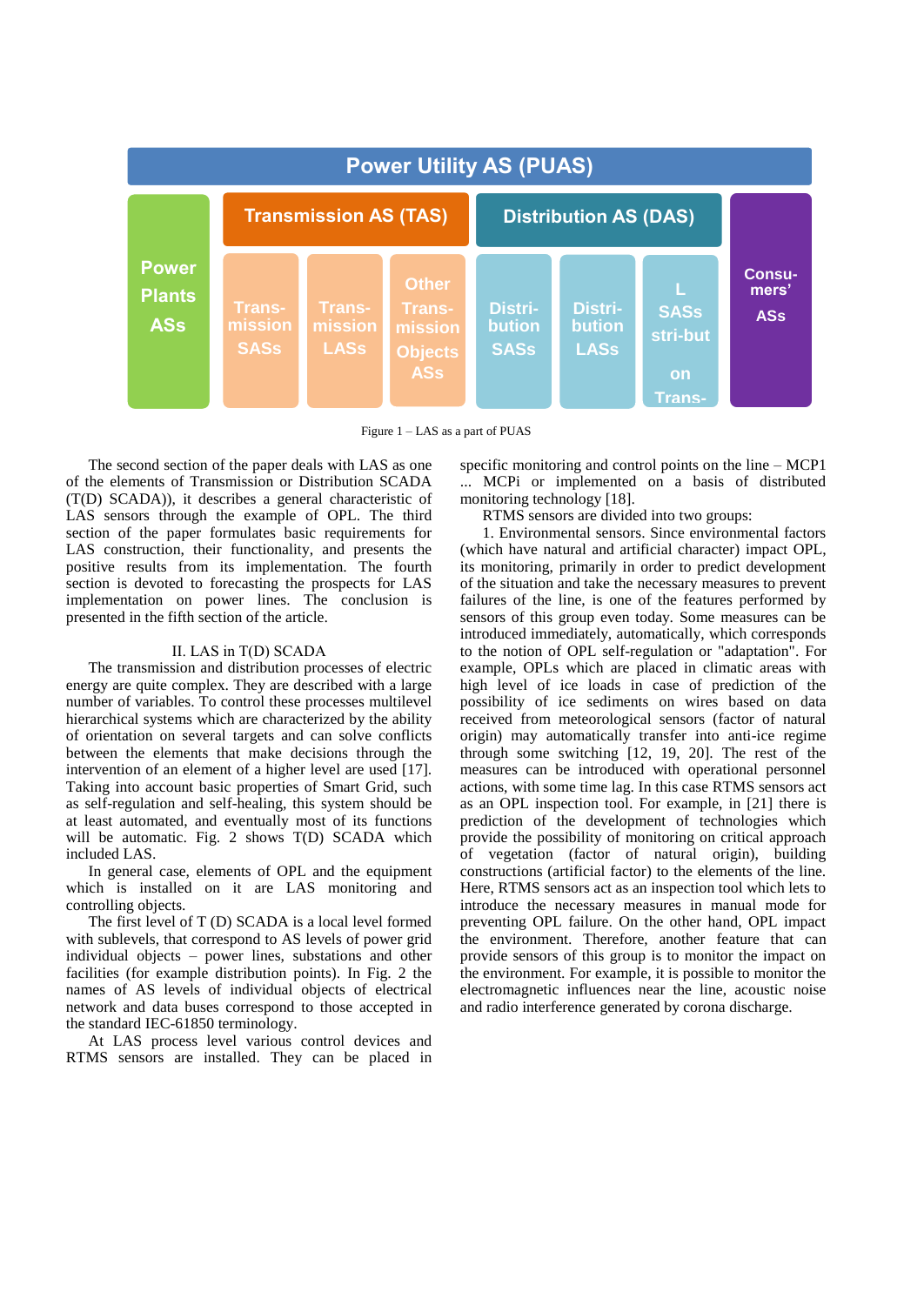# МІЖНАРОДНИЙ ЖУРНАЛ «СВІТЛОТЕХНІКА ТА ЕЛЕКТРОЕНЕРГЕТИКА»

О.А. Савченко, О.О. Мірошник, І.М. Трунова, А.І. Середа, О.Б. Єгоров, Вип. 51, №01, 2018.



Fig. 2 – LAS in T(D) SCADA

2. OPL elements state sensors. In general, sensors of this group will provide monitoring of electrical, thermal, mechanical and other processes in the elements of the line influencing OPL key features. RTMS equipped with sensors that monitor the current in the phase wires, their temperature, fluctuations intensity [22], sag [23], mechanical efforts [24], are actively used on OPL even today.

The control devices of LAS process level provide "adjustment" of the line to changing conditions. In particular, switching devices, that provide a transfer of the line into preventive mode heating wires in the case of ice forecast [12], can be attributed to such devices.

Microprocessor devices are placed at LAS's bay level; these are programmable logic controllers (PLCs), the input/output modules (RTUs) and other intelligent electronic devices (IEDs) which provide data collection from RTMS sensors and issue of control signals to control devices in particular monitoring and control points MCP1

... MCPi. In terms of information environment architecture in LAS the term "monitoring and control point" is similar to the concept of "bay" in SAS.

The equipment installed at the process and bay levels is associated with common information environment – LAS process bus. Bay level IEDs obtain the information about contact position of switching devices that are installed on the line (reclosers, disconnectors), and about the process parameters at different points of the line through process bus. For example real-time voltage regulation with linear regulators [7] based on the data of the voltage value at various points of the line can be a specific function for distribution lines, the implementation of which is possible through data exchange via LAS process bus.

At LAS's station level data concentrators can be used. The data concentrator provide the information gathering from several points of the monitoring and control, their intermediate archiving and transmitting to higher levels of the hierarchy. In addition, the concentrators allow transmitting the data in the opposite direction. LAS characteristic is the absence of a classical station level, which can be used in SAS and is a collection of workstations (WSs), data collection servers that are PCs. It should be noted that such a situation is typical in SAS, where service personnel is absent.

Bay level IEDs and data concentrators that can be used at the station level, are united through information LAS station bus. The exchange of data between IEDs will be implemented through the station bus. It allows implementing new functions on the line, for example new algorithms of relay protection and automation.

Direct data exchange between LAS and AS of other objects of the electric network can occur through both the process bus and the station bus.

OPL monitoring data, as well as data describing the state of other objects of electric network, by means of communication (WAN) is transferred to the second level of T(D) SCADA – control level. The latter is a control point, where a server or servers of data collection, dispatcher's and other WSs are placed. In addition, at this level a part of control signals is generated and transmitted to the control devices which are installed on OPL. Data exchange with external automated systems is organized at the control level.

# ІІІ. Requirements for building LAS and its functional capabilities

Based on the analysis of modern automation systems which are used in electric power systems [11, 25, 26] the following basic requirements for LAS were formulated:

1. Modular principle of construction.

2. Openness and possibility of extending of the system based on the international standards relating to hardware and software tools, models of information exchange.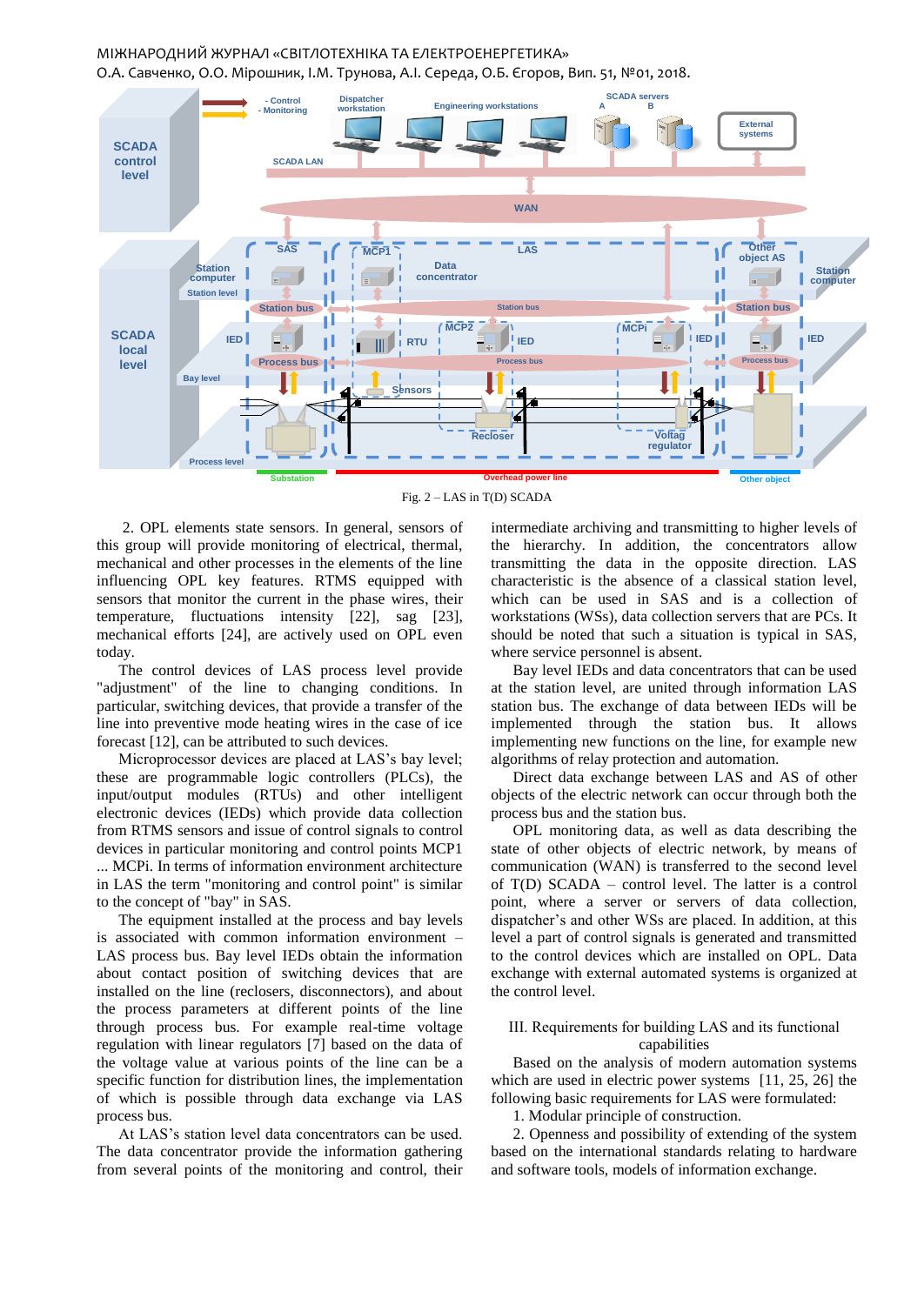3. The possibility of synergies with other automated systems, e. g. SASs, Other Objects ASs, integrated T(D) SCADA.

4. Optimized level of decentralization, which provide relative functional independence of its elements with simultaneous commercial availability.

Table 1 through the example of an overhead power line shows the list of possible LAS modules, their main functions and some obtained positive results. In addition, the last column of the table shows links to the sources containing information about the developments and technologies on which these functions can be achieved.

LAS division into functional modules is made from the standpoints of system users – staff from different services (operational dispatch service, maintenance personnel, specialists in electricity sales, etc.). Therefore, the table does not reflect the list of automatic functions that do not require human intervention (protection, automatics and so on). Modules division on submodules is possible, each providing a specific functions. At the user level functional modules and submodules of LAS usually should be implemented as specialized software elements of automated control systems (operational and strategic) of electricity transmission (distribution) placed on WSs of different services. Since OPL being objects with elongated nature, software is typically based on GIS-technologies.

ІV. Prospects for LASs introduction on power lines

LASs implementation on power lines should take place with considering of all the traditional groups of functions that are specific to AS of other power facilities. First of all, they include relay protection, automation of certain processes (voltage control, reactive power regulating, etc.), real-time monitoring and remote control.

The basis for LASs implementation is organizing an information environment for data exchange between system elements. As known, attractive platform for

information exchange in automation systems of electric power objects is standard IEC-61850. This standard was originally developed to provide information exchange between elements in SAS. The standard began gradually to be applied to automation systems of other power facilities, including distributed generation sources (DER) [50], hydroelectric power plants [51]. There is a draft of a standard adapted for using in Feeder Automation Systems (FASs) [52]. FAS can be considered as a particular case of LAS. Thus, the concept of information exchange adopted in IEC-61850, apparently can be regarded as the basis for implementing data exchange between elements of LAS. Since the notion of a logical node is basic in IEC-61850, one of the tasks to be solved is the decomposition of LAS elements functions into logical nodes.

The questions of ICT use in LASs include such issues as the choice of information network optimal topology, methods to ensure reliable data transfer and physical environment, technologies and communication protocols. Obviously, communication technologies that can become widespread in LASs, are technologies based on using optical fiber, PLC, and also wireless transfer of data.

Another key area for LASs implementation is to develop new concepts of relay protection and automatics algorithms on power lines through the application of highspeed data exchange technologies between IEDs, which are installed at various points of the line, such as technology based on GOOSE-messages defined in IEC-61850. Such decisions have started to be developed and implemented [53].

Technology of OPL distributed monitoring based on fiber optic sensors, which allows watching some line parameters (such as wires or cables temperature) throughout its length [18] is perspective. Optical fiber in some cases can be further used as the physical environment for data transmission. OPL monitoring and diagnostics questions are reflected in [54].

|    | The main functions of the module                | <b>Benefits</b>                                                  | <b>Information</b><br>about<br>technologies |
|----|-------------------------------------------------|------------------------------------------------------------------|---------------------------------------------|
| -1 | <b>OPL</b> supervisory control module           |                                                                  |                                             |
|    | 1. Monitoring and support of decision making in | Increasing of OPL capacity, preventing                           | $[4]$ , $[9]$ , $[10]$ ,                    |
|    | normal and subnormal OPL modes                  | of failures related with sag violation,                          | $[22]-[24],$                                |
|    |                                                 | exceeding the permissible<br>wires'                              | [27]–[32]                                   |
|    |                                                 | temperature, improving of<br>power                               |                                             |
|    |                                                 | quality, reducing power losses, reducing                         |                                             |
|    |                                                 | time for searching damages on the line,                          |                                             |
|    |                                                 | interruption of power supplying and<br>related with it loses     |                                             |
|    |                                                 | Improving OPL reliability in conditions<br>of high weather loads | [2], [12],<br>$[33]-[39]$                   |
|    | 2. Monitoring and support of decision making in |                                                                  |                                             |
|    | conditions of high weather loads                | Reducing the financial costs for salaries                        | $[25]$ , $[30]$                             |
|    |                                                 | operating personnel, improving<br>of                             |                                             |
|    |                                                 | electrical safety, reducing the time                             |                                             |

Table 1 – LAS functional modules description (through the example of OPL)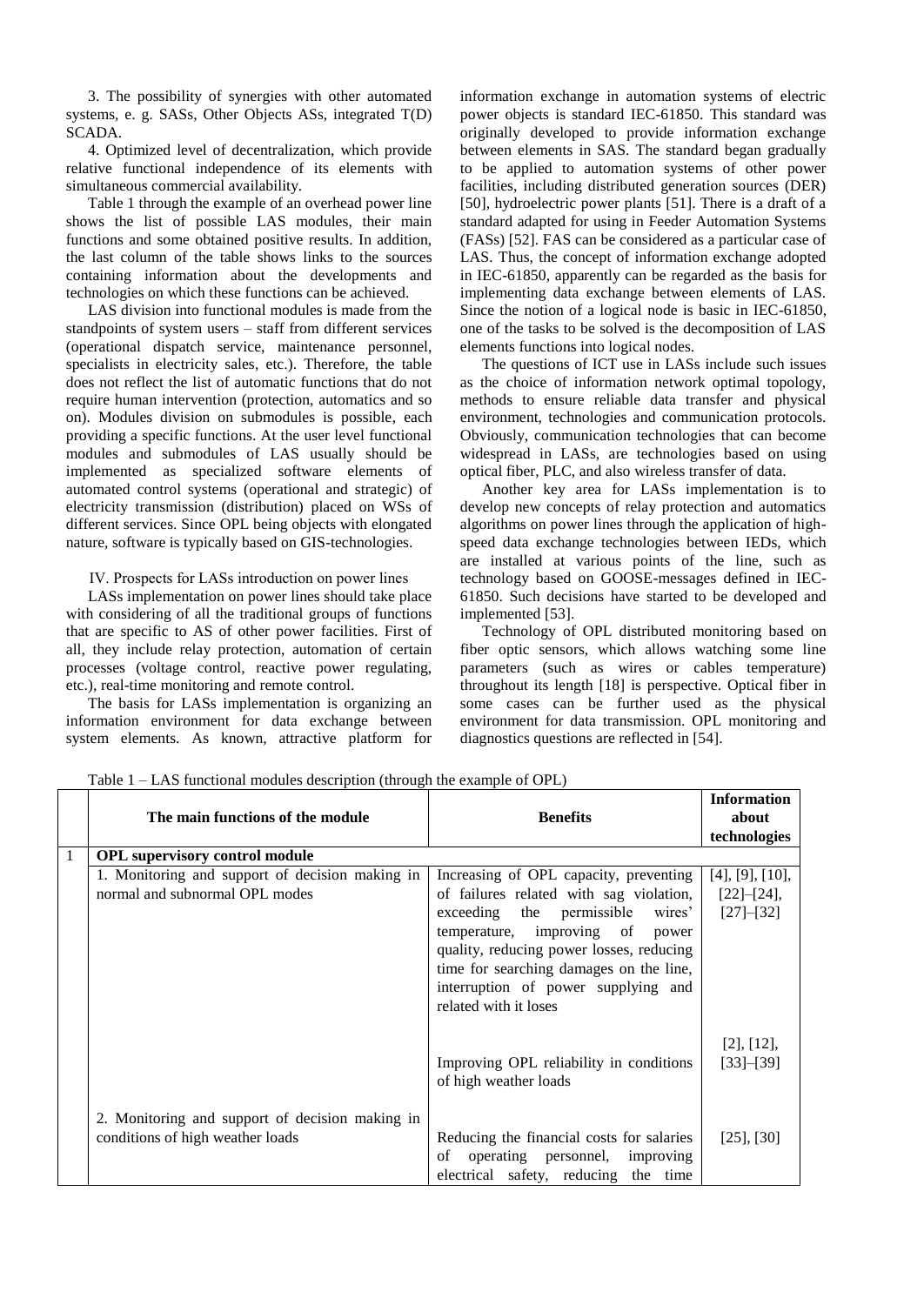МІЖНАРОДНИЙ ЖУРНАЛ «СВІТЛОТЕХНІКА ТА ЕЛЕКТРОЕНЕРГЕТИКА»

О.А. Савченко, О.О. Мірошник, І.М. Трунова, А.І. Середа, О.Б. Єгоров, Вип. 51, №01, 2018.

| 3. Remote control of switching devices, remote<br>required for control of switching devices<br>configuration of microprocessor protective relays<br>installed on<br>the line<br>and<br><b>IEDs</b><br>and other IEDs<br>configuration<br>Reducing the time spent on record<br>keeping<br>$[30]$<br>4. Automatic logging of events associated with<br><b>OPL</b><br><b>Module of OPL maintenance</b><br>2<br>Reducing the number of OPL and the<br>$[21]$ ,<br>1. Monitoring, remote diagnosis and OPL's<br>elements resource assessment (insulators, wires,<br>equipment failures<br>$[39] - [42]$<br>poles, connecting clamps, etc.) and the equipment<br>installed on it (reclosers, linear voltage regulators,<br>$etc.$ )<br>2. Remote estimation of weather conditions at the<br>Improving the quality of repairs,<br>reducing of power supply interruptions<br>site of repairs at OPL<br>$[33]$<br>related to the repairs on OPL<br>Reducing the time spent on planning<br>3. Automated scheduling of OPL repairs (the timing<br>of repairs, calculation of necessary materials, etc.)<br>repairs<br>4. Automated processing of OPL passport,<br>Reducing the time spent on record<br>$[43]$<br>inspection reports and other documents related to<br>keeping<br><b>OPL</b><br>$[43]$<br>3<br><b>Electricity sales module</b><br>1. Commercial accounting of electricity which is<br>Reducing<br>required<br>the<br>time<br>to<br>sold to consumers that are connected to OPL<br>information gathering about electricity<br>sales, power quality and power supply<br>2. Power quality and power supply reliability<br>$[44]$ , $[45]$<br>reliability indicators, billing<br>recording (SAIDI, SAIFI)<br>3. Automated billing<br>Module of strategic management of transmission (distribution) of electric power through OPL<br>4<br>1. Archiving of the data (transients' parameters,<br>Improving the efficiency of automatic<br>$[43]$ ,<br>OPL automatic systems, operational control, OPL<br>systems,<br>operational<br>$[46] - [48]$<br>control,<br>maintenance, reduction of energy losses<br>maintenance, electricity accounting), analysis and<br>development of recommendations<br>in power line<br>Improving the reliability of OPL<br>2. Gathering statistical data on climate loads on<br>$[34]$<br>OPL, their specification<br>Module of information security and interoperability<br>5<br>1. Communicating with related automated systems<br>Improving the operational and strategic<br>$[49]$<br>management of electricity transmission<br>(distribution) through OPL<br>Preventing accidents, terrorism<br>2. Protection against unauthorized access<br>$[49]$ |  |  |
|-------------------------------------------------------------------------------------------------------------------------------------------------------------------------------------------------------------------------------------------------------------------------------------------------------------------------------------------------------------------------------------------------------------------------------------------------------------------------------------------------------------------------------------------------------------------------------------------------------------------------------------------------------------------------------------------------------------------------------------------------------------------------------------------------------------------------------------------------------------------------------------------------------------------------------------------------------------------------------------------------------------------------------------------------------------------------------------------------------------------------------------------------------------------------------------------------------------------------------------------------------------------------------------------------------------------------------------------------------------------------------------------------------------------------------------------------------------------------------------------------------------------------------------------------------------------------------------------------------------------------------------------------------------------------------------------------------------------------------------------------------------------------------------------------------------------------------------------------------------------------------------------------------------------------------------------------------------------------------------------------------------------------------------------------------------------------------------------------------------------------------------------------------------------------------------------------------------------------------------------------------------------------------------------------------------------------------------------------------------------------------------------------------------------------------------------------------------------------------------------------------------------------------------------------------------------------------------------------------------------------------------------------------------------------------------|--|--|
|                                                                                                                                                                                                                                                                                                                                                                                                                                                                                                                                                                                                                                                                                                                                                                                                                                                                                                                                                                                                                                                                                                                                                                                                                                                                                                                                                                                                                                                                                                                                                                                                                                                                                                                                                                                                                                                                                                                                                                                                                                                                                                                                                                                                                                                                                                                                                                                                                                                                                                                                                                                                                                                                                     |  |  |
|                                                                                                                                                                                                                                                                                                                                                                                                                                                                                                                                                                                                                                                                                                                                                                                                                                                                                                                                                                                                                                                                                                                                                                                                                                                                                                                                                                                                                                                                                                                                                                                                                                                                                                                                                                                                                                                                                                                                                                                                                                                                                                                                                                                                                                                                                                                                                                                                                                                                                                                                                                                                                                                                                     |  |  |
|                                                                                                                                                                                                                                                                                                                                                                                                                                                                                                                                                                                                                                                                                                                                                                                                                                                                                                                                                                                                                                                                                                                                                                                                                                                                                                                                                                                                                                                                                                                                                                                                                                                                                                                                                                                                                                                                                                                                                                                                                                                                                                                                                                                                                                                                                                                                                                                                                                                                                                                                                                                                                                                                                     |  |  |
|                                                                                                                                                                                                                                                                                                                                                                                                                                                                                                                                                                                                                                                                                                                                                                                                                                                                                                                                                                                                                                                                                                                                                                                                                                                                                                                                                                                                                                                                                                                                                                                                                                                                                                                                                                                                                                                                                                                                                                                                                                                                                                                                                                                                                                                                                                                                                                                                                                                                                                                                                                                                                                                                                     |  |  |
|                                                                                                                                                                                                                                                                                                                                                                                                                                                                                                                                                                                                                                                                                                                                                                                                                                                                                                                                                                                                                                                                                                                                                                                                                                                                                                                                                                                                                                                                                                                                                                                                                                                                                                                                                                                                                                                                                                                                                                                                                                                                                                                                                                                                                                                                                                                                                                                                                                                                                                                                                                                                                                                                                     |  |  |
|                                                                                                                                                                                                                                                                                                                                                                                                                                                                                                                                                                                                                                                                                                                                                                                                                                                                                                                                                                                                                                                                                                                                                                                                                                                                                                                                                                                                                                                                                                                                                                                                                                                                                                                                                                                                                                                                                                                                                                                                                                                                                                                                                                                                                                                                                                                                                                                                                                                                                                                                                                                                                                                                                     |  |  |
|                                                                                                                                                                                                                                                                                                                                                                                                                                                                                                                                                                                                                                                                                                                                                                                                                                                                                                                                                                                                                                                                                                                                                                                                                                                                                                                                                                                                                                                                                                                                                                                                                                                                                                                                                                                                                                                                                                                                                                                                                                                                                                                                                                                                                                                                                                                                                                                                                                                                                                                                                                                                                                                                                     |  |  |
|                                                                                                                                                                                                                                                                                                                                                                                                                                                                                                                                                                                                                                                                                                                                                                                                                                                                                                                                                                                                                                                                                                                                                                                                                                                                                                                                                                                                                                                                                                                                                                                                                                                                                                                                                                                                                                                                                                                                                                                                                                                                                                                                                                                                                                                                                                                                                                                                                                                                                                                                                                                                                                                                                     |  |  |
|                                                                                                                                                                                                                                                                                                                                                                                                                                                                                                                                                                                                                                                                                                                                                                                                                                                                                                                                                                                                                                                                                                                                                                                                                                                                                                                                                                                                                                                                                                                                                                                                                                                                                                                                                                                                                                                                                                                                                                                                                                                                                                                                                                                                                                                                                                                                                                                                                                                                                                                                                                                                                                                                                     |  |  |
|                                                                                                                                                                                                                                                                                                                                                                                                                                                                                                                                                                                                                                                                                                                                                                                                                                                                                                                                                                                                                                                                                                                                                                                                                                                                                                                                                                                                                                                                                                                                                                                                                                                                                                                                                                                                                                                                                                                                                                                                                                                                                                                                                                                                                                                                                                                                                                                                                                                                                                                                                                                                                                                                                     |  |  |
|                                                                                                                                                                                                                                                                                                                                                                                                                                                                                                                                                                                                                                                                                                                                                                                                                                                                                                                                                                                                                                                                                                                                                                                                                                                                                                                                                                                                                                                                                                                                                                                                                                                                                                                                                                                                                                                                                                                                                                                                                                                                                                                                                                                                                                                                                                                                                                                                                                                                                                                                                                                                                                                                                     |  |  |
|                                                                                                                                                                                                                                                                                                                                                                                                                                                                                                                                                                                                                                                                                                                                                                                                                                                                                                                                                                                                                                                                                                                                                                                                                                                                                                                                                                                                                                                                                                                                                                                                                                                                                                                                                                                                                                                                                                                                                                                                                                                                                                                                                                                                                                                                                                                                                                                                                                                                                                                                                                                                                                                                                     |  |  |
|                                                                                                                                                                                                                                                                                                                                                                                                                                                                                                                                                                                                                                                                                                                                                                                                                                                                                                                                                                                                                                                                                                                                                                                                                                                                                                                                                                                                                                                                                                                                                                                                                                                                                                                                                                                                                                                                                                                                                                                                                                                                                                                                                                                                                                                                                                                                                                                                                                                                                                                                                                                                                                                                                     |  |  |
|                                                                                                                                                                                                                                                                                                                                                                                                                                                                                                                                                                                                                                                                                                                                                                                                                                                                                                                                                                                                                                                                                                                                                                                                                                                                                                                                                                                                                                                                                                                                                                                                                                                                                                                                                                                                                                                                                                                                                                                                                                                                                                                                                                                                                                                                                                                                                                                                                                                                                                                                                                                                                                                                                     |  |  |
|                                                                                                                                                                                                                                                                                                                                                                                                                                                                                                                                                                                                                                                                                                                                                                                                                                                                                                                                                                                                                                                                                                                                                                                                                                                                                                                                                                                                                                                                                                                                                                                                                                                                                                                                                                                                                                                                                                                                                                                                                                                                                                                                                                                                                                                                                                                                                                                                                                                                                                                                                                                                                                                                                     |  |  |
|                                                                                                                                                                                                                                                                                                                                                                                                                                                                                                                                                                                                                                                                                                                                                                                                                                                                                                                                                                                                                                                                                                                                                                                                                                                                                                                                                                                                                                                                                                                                                                                                                                                                                                                                                                                                                                                                                                                                                                                                                                                                                                                                                                                                                                                                                                                                                                                                                                                                                                                                                                                                                                                                                     |  |  |
|                                                                                                                                                                                                                                                                                                                                                                                                                                                                                                                                                                                                                                                                                                                                                                                                                                                                                                                                                                                                                                                                                                                                                                                                                                                                                                                                                                                                                                                                                                                                                                                                                                                                                                                                                                                                                                                                                                                                                                                                                                                                                                                                                                                                                                                                                                                                                                                                                                                                                                                                                                                                                                                                                     |  |  |
|                                                                                                                                                                                                                                                                                                                                                                                                                                                                                                                                                                                                                                                                                                                                                                                                                                                                                                                                                                                                                                                                                                                                                                                                                                                                                                                                                                                                                                                                                                                                                                                                                                                                                                                                                                                                                                                                                                                                                                                                                                                                                                                                                                                                                                                                                                                                                                                                                                                                                                                                                                                                                                                                                     |  |  |
|                                                                                                                                                                                                                                                                                                                                                                                                                                                                                                                                                                                                                                                                                                                                                                                                                                                                                                                                                                                                                                                                                                                                                                                                                                                                                                                                                                                                                                                                                                                                                                                                                                                                                                                                                                                                                                                                                                                                                                                                                                                                                                                                                                                                                                                                                                                                                                                                                                                                                                                                                                                                                                                                                     |  |  |
|                                                                                                                                                                                                                                                                                                                                                                                                                                                                                                                                                                                                                                                                                                                                                                                                                                                                                                                                                                                                                                                                                                                                                                                                                                                                                                                                                                                                                                                                                                                                                                                                                                                                                                                                                                                                                                                                                                                                                                                                                                                                                                                                                                                                                                                                                                                                                                                                                                                                                                                                                                                                                                                                                     |  |  |
|                                                                                                                                                                                                                                                                                                                                                                                                                                                                                                                                                                                                                                                                                                                                                                                                                                                                                                                                                                                                                                                                                                                                                                                                                                                                                                                                                                                                                                                                                                                                                                                                                                                                                                                                                                                                                                                                                                                                                                                                                                                                                                                                                                                                                                                                                                                                                                                                                                                                                                                                                                                                                                                                                     |  |  |
|                                                                                                                                                                                                                                                                                                                                                                                                                                                                                                                                                                                                                                                                                                                                                                                                                                                                                                                                                                                                                                                                                                                                                                                                                                                                                                                                                                                                                                                                                                                                                                                                                                                                                                                                                                                                                                                                                                                                                                                                                                                                                                                                                                                                                                                                                                                                                                                                                                                                                                                                                                                                                                                                                     |  |  |
|                                                                                                                                                                                                                                                                                                                                                                                                                                                                                                                                                                                                                                                                                                                                                                                                                                                                                                                                                                                                                                                                                                                                                                                                                                                                                                                                                                                                                                                                                                                                                                                                                                                                                                                                                                                                                                                                                                                                                                                                                                                                                                                                                                                                                                                                                                                                                                                                                                                                                                                                                                                                                                                                                     |  |  |
|                                                                                                                                                                                                                                                                                                                                                                                                                                                                                                                                                                                                                                                                                                                                                                                                                                                                                                                                                                                                                                                                                                                                                                                                                                                                                                                                                                                                                                                                                                                                                                                                                                                                                                                                                                                                                                                                                                                                                                                                                                                                                                                                                                                                                                                                                                                                                                                                                                                                                                                                                                                                                                                                                     |  |  |
|                                                                                                                                                                                                                                                                                                                                                                                                                                                                                                                                                                                                                                                                                                                                                                                                                                                                                                                                                                                                                                                                                                                                                                                                                                                                                                                                                                                                                                                                                                                                                                                                                                                                                                                                                                                                                                                                                                                                                                                                                                                                                                                                                                                                                                                                                                                                                                                                                                                                                                                                                                                                                                                                                     |  |  |
|                                                                                                                                                                                                                                                                                                                                                                                                                                                                                                                                                                                                                                                                                                                                                                                                                                                                                                                                                                                                                                                                                                                                                                                                                                                                                                                                                                                                                                                                                                                                                                                                                                                                                                                                                                                                                                                                                                                                                                                                                                                                                                                                                                                                                                                                                                                                                                                                                                                                                                                                                                                                                                                                                     |  |  |
|                                                                                                                                                                                                                                                                                                                                                                                                                                                                                                                                                                                                                                                                                                                                                                                                                                                                                                                                                                                                                                                                                                                                                                                                                                                                                                                                                                                                                                                                                                                                                                                                                                                                                                                                                                                                                                                                                                                                                                                                                                                                                                                                                                                                                                                                                                                                                                                                                                                                                                                                                                                                                                                                                     |  |  |
|                                                                                                                                                                                                                                                                                                                                                                                                                                                                                                                                                                                                                                                                                                                                                                                                                                                                                                                                                                                                                                                                                                                                                                                                                                                                                                                                                                                                                                                                                                                                                                                                                                                                                                                                                                                                                                                                                                                                                                                                                                                                                                                                                                                                                                                                                                                                                                                                                                                                                                                                                                                                                                                                                     |  |  |
|                                                                                                                                                                                                                                                                                                                                                                                                                                                                                                                                                                                                                                                                                                                                                                                                                                                                                                                                                                                                                                                                                                                                                                                                                                                                                                                                                                                                                                                                                                                                                                                                                                                                                                                                                                                                                                                                                                                                                                                                                                                                                                                                                                                                                                                                                                                                                                                                                                                                                                                                                                                                                                                                                     |  |  |
|                                                                                                                                                                                                                                                                                                                                                                                                                                                                                                                                                                                                                                                                                                                                                                                                                                                                                                                                                                                                                                                                                                                                                                                                                                                                                                                                                                                                                                                                                                                                                                                                                                                                                                                                                                                                                                                                                                                                                                                                                                                                                                                                                                                                                                                                                                                                                                                                                                                                                                                                                                                                                                                                                     |  |  |
|                                                                                                                                                                                                                                                                                                                                                                                                                                                                                                                                                                                                                                                                                                                                                                                                                                                                                                                                                                                                                                                                                                                                                                                                                                                                                                                                                                                                                                                                                                                                                                                                                                                                                                                                                                                                                                                                                                                                                                                                                                                                                                                                                                                                                                                                                                                                                                                                                                                                                                                                                                                                                                                                                     |  |  |
|                                                                                                                                                                                                                                                                                                                                                                                                                                                                                                                                                                                                                                                                                                                                                                                                                                                                                                                                                                                                                                                                                                                                                                                                                                                                                                                                                                                                                                                                                                                                                                                                                                                                                                                                                                                                                                                                                                                                                                                                                                                                                                                                                                                                                                                                                                                                                                                                                                                                                                                                                                                                                                                                                     |  |  |
|                                                                                                                                                                                                                                                                                                                                                                                                                                                                                                                                                                                                                                                                                                                                                                                                                                                                                                                                                                                                                                                                                                                                                                                                                                                                                                                                                                                                                                                                                                                                                                                                                                                                                                                                                                                                                                                                                                                                                                                                                                                                                                                                                                                                                                                                                                                                                                                                                                                                                                                                                                                                                                                                                     |  |  |
|                                                                                                                                                                                                                                                                                                                                                                                                                                                                                                                                                                                                                                                                                                                                                                                                                                                                                                                                                                                                                                                                                                                                                                                                                                                                                                                                                                                                                                                                                                                                                                                                                                                                                                                                                                                                                                                                                                                                                                                                                                                                                                                                                                                                                                                                                                                                                                                                                                                                                                                                                                                                                                                                                     |  |  |
|                                                                                                                                                                                                                                                                                                                                                                                                                                                                                                                                                                                                                                                                                                                                                                                                                                                                                                                                                                                                                                                                                                                                                                                                                                                                                                                                                                                                                                                                                                                                                                                                                                                                                                                                                                                                                                                                                                                                                                                                                                                                                                                                                                                                                                                                                                                                                                                                                                                                                                                                                                                                                                                                                     |  |  |
|                                                                                                                                                                                                                                                                                                                                                                                                                                                                                                                                                                                                                                                                                                                                                                                                                                                                                                                                                                                                                                                                                                                                                                                                                                                                                                                                                                                                                                                                                                                                                                                                                                                                                                                                                                                                                                                                                                                                                                                                                                                                                                                                                                                                                                                                                                                                                                                                                                                                                                                                                                                                                                                                                     |  |  |
|                                                                                                                                                                                                                                                                                                                                                                                                                                                                                                                                                                                                                                                                                                                                                                                                                                                                                                                                                                                                                                                                                                                                                                                                                                                                                                                                                                                                                                                                                                                                                                                                                                                                                                                                                                                                                                                                                                                                                                                                                                                                                                                                                                                                                                                                                                                                                                                                                                                                                                                                                                                                                                                                                     |  |  |
|                                                                                                                                                                                                                                                                                                                                                                                                                                                                                                                                                                                                                                                                                                                                                                                                                                                                                                                                                                                                                                                                                                                                                                                                                                                                                                                                                                                                                                                                                                                                                                                                                                                                                                                                                                                                                                                                                                                                                                                                                                                                                                                                                                                                                                                                                                                                                                                                                                                                                                                                                                                                                                                                                     |  |  |
|                                                                                                                                                                                                                                                                                                                                                                                                                                                                                                                                                                                                                                                                                                                                                                                                                                                                                                                                                                                                                                                                                                                                                                                                                                                                                                                                                                                                                                                                                                                                                                                                                                                                                                                                                                                                                                                                                                                                                                                                                                                                                                                                                                                                                                                                                                                                                                                                                                                                                                                                                                                                                                                                                     |  |  |
|                                                                                                                                                                                                                                                                                                                                                                                                                                                                                                                                                                                                                                                                                                                                                                                                                                                                                                                                                                                                                                                                                                                                                                                                                                                                                                                                                                                                                                                                                                                                                                                                                                                                                                                                                                                                                                                                                                                                                                                                                                                                                                                                                                                                                                                                                                                                                                                                                                                                                                                                                                                                                                                                                     |  |  |

#### V. Conclusion

The prospects for the increasing use of automation on power lines condition the need to unite individual elements of automation associated with a particular line into one integrated line automation system – LAS. This allows us to consider LAS as a separate element of power system automation and at the same time as a component of the future Smart Grid.

LASs implementation should be based on principles of modularity, openness and scalability, as well as possibility of their integration into complex transmission (distribution) SCADA. LAS custom's modules and submodules usually should be implemented as specialized software components, and sometimes as separate applications.

The key factor of LASs realization is implementation of ICT infrastructure based on high-speed data exchange technology and common standards. This will allow making a significant step in improving the principles of relay protection, automatics, and algorithms of controlled devices which are used on power lines.

#### **REFERENCES**

- [1] Smart Power Grids Talking about a Revolution. [Online]. Available: https://www.ieee.org/about/technologies/emerging/emer ging\_tech\_smart\_grids.pdf
- [2] Савченко О. А. Перспективні шляхи вдосконалення автоматизованих систем контролю утворення ожеледі на ПЛ / О. А. Савченко, С. В. Дюбко // Проблеми енергозабезпечення та енергозбереження в АПК України. – Харків: ХНТУСГ ім. П. Василенка, 2016. – вип. 175. – С.20-22.
- [3] A. Peabody, "Evolution of Real-time Monitoring and its Future Benefits," in *Proc. 13th Int. Workshop on Atmospheric Icing on Structures,* 2009, pp. 156–161.
- [4] "Guide for application of direct real-time monitoring systems." 2012. CIGRE Tech. Brochure No. 498. Stud. Committee B2.
- [5] Білаш І. П. Задачі моніторингу повітряних ліній електропередавання в ожеледних районах / І. П. Білаш, О. А. Савченко, О. В. Пархоменко // Проблеми енергозабезпечення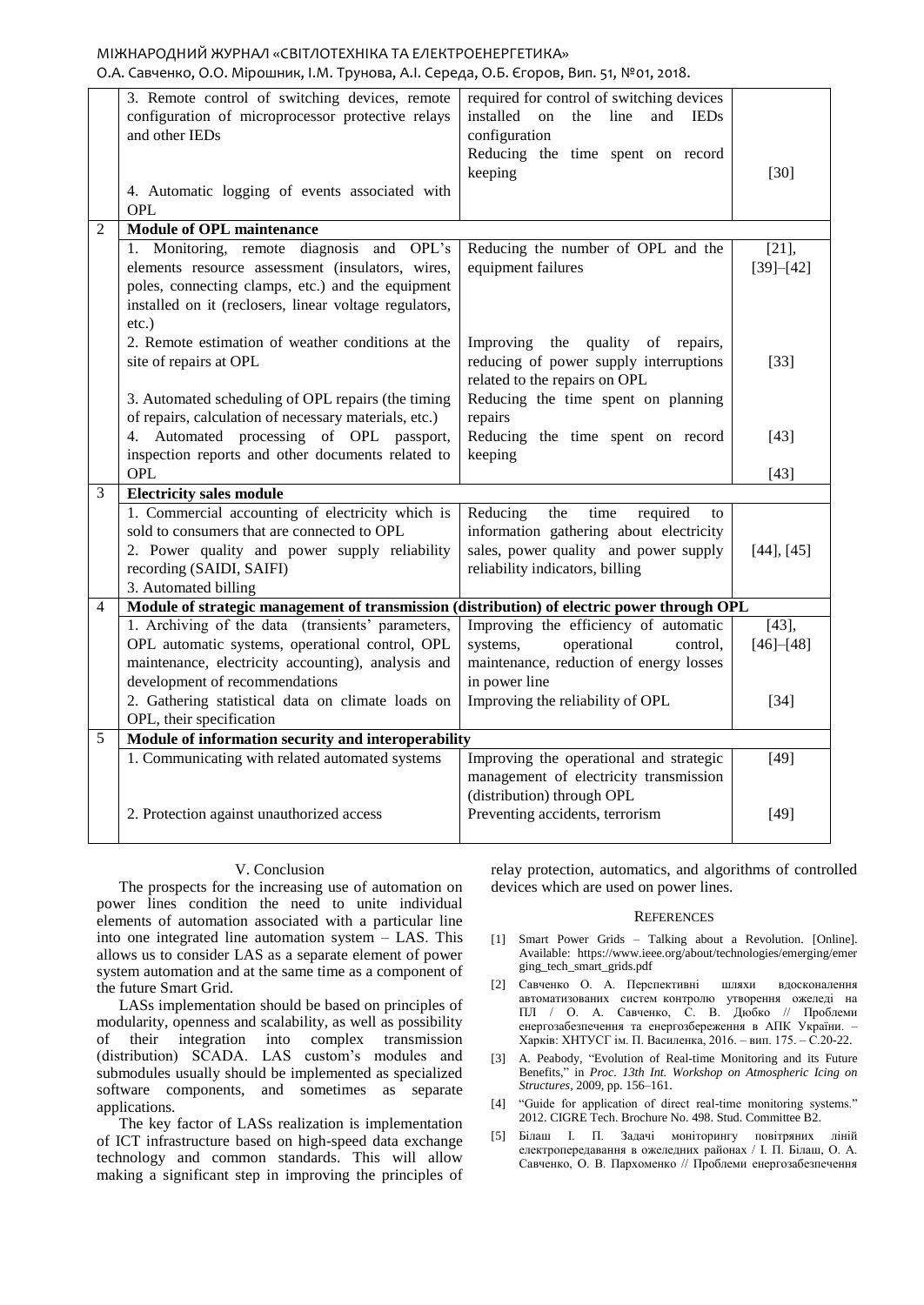та енергозбереження в АПК України. – Харків: ХНТУСГ ім. П. Василенка, 2011. – вип. 117. – С.13-15

- [6] A. Abiri-Jahromi, M. Fotuhi-Firuzabad, M. Parvania, and M. Mosleh, "Optimized Sectionalizing Switch Placement Strategy in Distribution Systems," *IEEE Trans. on Power Del.*, vol. 27, no. 1, pp. 362-370, Jan. 2012.
- [7] Single-Phase Step Voltage Regulators. [Online]. Available: http://www.howard-
- nd.com/HowardTransformers/VoltageRegulator sDetail.asp
- [8] Pole Mounted High Voltage Reactive Power Compensation Device. [Online]. Available: http://www.hycapacitor.cn/en/show\_cp.asp?id  $=48$
- [9] F. Kreikebaum, D. Das, Y. Yang, F. Lambert, and D. Divan, "Smart Wires – a distributed, low-cost solution for controlling power flows and monitoring transmission lines," in *2010 IEEE PES Innovative Smart Grid Technol. Conf. Europe (ISGT Europe)*, Gothenburg, 2010, pp. 1-8.
- [10] Guardian™ Product Family. [Online]. Available: http://www.smartwires.com/ guardian/
- [11] E. Padilla, *Substation automation systems: design and implementation*. 1st ed., Chichester: Wiley, 2016
- [12] P. Couture, "Smart Power Line and photonic de-icer concepts for transmission-line capacity and reliability improvement," *Cold Regions Science and Technology*, vol. 65, no. 1, pp. 13-22, 2011.
- [13] IEC/TR 61850-1 Ed. 2.0 b:2013 Communication networks and systems for power utility automation - Part 1: Introduction and overview, IEC Std. 2013.
- [14] Natural Gas Pipeline SCADA. [Online]. Available: https://www.novatechweb.com/process-control/natural-gaspipeline- monitoring/
- [15] SCADAvantage™ for the oil and gas industry. [Online]. Available: https://library.e.abb.com/public/5ae89e3dfb19fb3cc1257b2f00529d a9/SCADA\_brochure\_low.pdf
- [16] Smart Grid Roadmap for the State of New York. [Online]. Available: https://energy.gov/sites/prod/files/oeprod/DocumentsandMedia/NY SSGC\_Attachment.pdf
- [17] M. D. Mesarovic, D. Mako, and Y. Takahara, *Theory of Hierarchical Multi-level Systems*. New York, NY, USA: Academic Press, 1970.
- [18] OZ Optics Ltd., Ottawa, Canada, "Fiber Optic Distributed Strain and Temperature Sensors (DSTS)," [Online]. Available: http://www.ozoptics.com/ ALLNEW\_PDF/DTS0115.pdf
- [19] M. Farzaneh, C. Volat, and A. Leblond, "Anti-icing and De-icing Techniques for Overhead Lines," in *Atmospheric Icing of Power Networks*, M. Farzaneh, Ed., Berlin: Springer, 2008, pp. 229–268.
- [20] Y. Svergun and O. Savchenko, "The device for preventing of the ice deposition on 0.38 kV overhead lines," in *Problems of power supply and energy efficiency in agricultural sector of Ukraine*. Kharkiv: KhNTUA, 2009, vol. 86, pp. 47–48.
- [21] "Future Inspection of Overhead Transmission Lines," EPRI, Palo Alto, CA, USA, Tech. Rep. 1016921, 2008.
- [22] DiLin Monitoring and Diagnostic System for Overhead Power Lines. [Online]. Available: https://dimrus.com/dilin\_e.html
- [23] "Evaluation of Instrumentation and Dynamic Thermal Ratings for Overhead Lines," EPRI, Palo Alto, CA, USA, Interim Report, Aug. 2011
- [24] CAT-1™ Dynamic Line Rating System. [Online]. Available: http://www.usi-power.com/cat-1-dynamic-line-rating-system/
- [25] X. Zhou *et al*., "An overview on distribution automation system," in *2016 Chinese Control and Decision Conf. (CCDC)*, Yinchuan, 2016, pp. 3667-3671.
- [26] Industrial<sup>IT</sup> for Power Generation. Power Plant Automation. [Online]. Available: http://www.ssapower.com/wpcontent/uploads/2015/04/ ABB-Power-Plant-Automation.pdf
- [27] ASTROSE. Autonomous sensor network for condition monitoring of power lines. [Online]. Available: http://www.enas.fraunhofer.de/content/dam/enas/de/documents/Do wnloads/datenblaetter/ASTROSE\_EN\_highres\_web.pdf
- [28] Y. Yang, D. Divan, R. G. Harley, and T. G. Habetler, "Design and implementation of power line sensornet for overhead transmission

lines," in *2009 IEEE PES General Meeting*, Calgary, Canada, 2009, pp. 1-8.

- [29] ISCM Overhead Line Monitoring. [Online]. Available: http://www.energy.siemens.com/nl/pool/hq/automation/eneas/Over head\_Line\_Monitoring\_Brochure\_EN.pdf
- [30] Siemens Distribution Feeder Automation. [Online]. Available: http://w3.usa.siemens.com/smartgrid/us/en/distributiongrid/products/ distribution-automation-systems/pages/distributionfeeder-automat ion-systems.aspx
- [31] Multilin Intelligent Line Monitoring System. [Online]. Available: http://www.gegridsolutions.com/products/brochures/Multilin\_ILM S\_GEA12689D.pdf
- [32] Real Time Transmission Line Conductor Monitor. [Online]. Available: http://lindsey-usa.com/wp-content/uploads/2015/10/11F-001-TLM-3-2016.pdf
- [33] P. Lehky and J. Sabata, "Automated icing monitoring system," in *Proc. 10th Int. Workshop on Atmospheric Icing of Structures (IWAIS 2002)*, Brno, Czech Republic, Jun. 2002.
- [34] S. M. Fikke, J. E. Kristjarnsson, and B. E. Kringlebotn Nygaard, "Modern meteorology and atmospheric icing," in *Atmospheric Icing of Power Networks*, M. Farzaneh, Ed., Berlin: Springer, 2008, pp. 1–30.
- [35] P. Bonelli, M. Lacavalla, P. Marcacci, G. Mariani, and G. Stella, "Wet snow hazard for power lines: a forecast and alert system applied in Italy," *Natural Hazards and Earth System Science*, vol. 11, no. 9, pp. 2419–2431, Sep. 2011.
- [36] Ice Vision System. [Online]. Available: https://hvdc.ca/uploads/ck/files/ IceVisionSystem20120516.pdf
- [37] Z. Lin and Z. Xu, "A meteorological risk assessment method for power lines based on GIS and multi-sensor integration," ISPRS Ann. of Photogrammetry, Remote Sensing and Spatial Inform. Sci., vol. III–8, pp. 19–26, Jun. 2016.
- [38] K.J. Zhu, B. Liu, H.J. Niu, and J.H. Li, "Statistical Analysis and Research on Galloping Characteristics and Damage for Iced Conductors of Transmission Lines in China," in *Proc. 2010 Int. Conf. Power System Technol.*, Hangzhou, China, 24–28 October 2010, pp. 1–5.
- [39] Z. Yang, N. Zivlak, M. Xu, and M. Ljubicic, "Study on overhead transmission line on-line monitoring technology," *Thermal Science*, vol. 20, no. suppl. 2, pp. 383–391, 2016.
- [40] M. D. Reed, C. E. Landry, and K. C. Werther, "The application of air and ground based laser mapping systems to transmission line corridor surveys," in *1996 IEEE Position Location and Navigation Symp.*, Atlanta, GA, 1996, pp. 444-451.
- [41] J. Jiang, L. Zhao, J. Wang, Y. Liu, M. Tang, and Z. Ji, "The electrified insulator paramater measurement for flashover based on photogrammetric method," in *Proc. SPIE Multispectral Image Acquisition, Process., and Anal. (MIPPR 2011)*, vol. 8002, Nov. 2011.
- [42] J. Ahmad, A. Malik, M. Abdullah, N. Kamel, and L. Xia, "A novel method for vegetation encroachment monitoring of transmission lines using a single 2D camera," *Pattern Anal. Appl.*, vol. 18, no. 2, pp. 419-440, 2014.
- [43] Planning for comprehensive capital repairs of overhead power lines (in Russian). [Online]. Available: http://alphatech.ru/content.jsp?topic=209
- [44] C. J. Kikkert, "MV to LV transformer PLC bypass coupling networks for a low cost Smart Grid rollout," in *2011 IEEE PES Innovative Smart Grid Technol.*, Perth, WA, 2011, pp. 1-6.
- [45] N. Uribe-Pérez, L. Hernández, D. de la Vega, and I. Angulo, "State of the Art and Trends Review of Smart Metering in Electricity Grids," *Appl. Sci.*, vol. 6, no. 3, p. 68, Feb. 2016.
- [46] R. Sevlian and R. Rajagopal, "Actively Calibrated Line Mountable Capacitive Voltage Transducer For Power Systems Applications," *IEEE Transactions on Smart Grid*, vol.PP, no.99, pp.1-1, (IEEE Early Access Articles) DOI:10.1109/TSG.2016.2643636
- [47] Spectrum Power™ HIS Historical Information System. [Online]. Available: http://w3.usa.siemens.com/smartgrid/us/en/transmissiongrid/products/ ems-applications-components/ems-applicationscomponents-tab/Documents/HIS\_01-20-2010.pdf
- [48] Quickly reduce electricity losses and theft. [Online]. Available: https://static1.squarespace.com/static/555f7771e4b097314db865be/